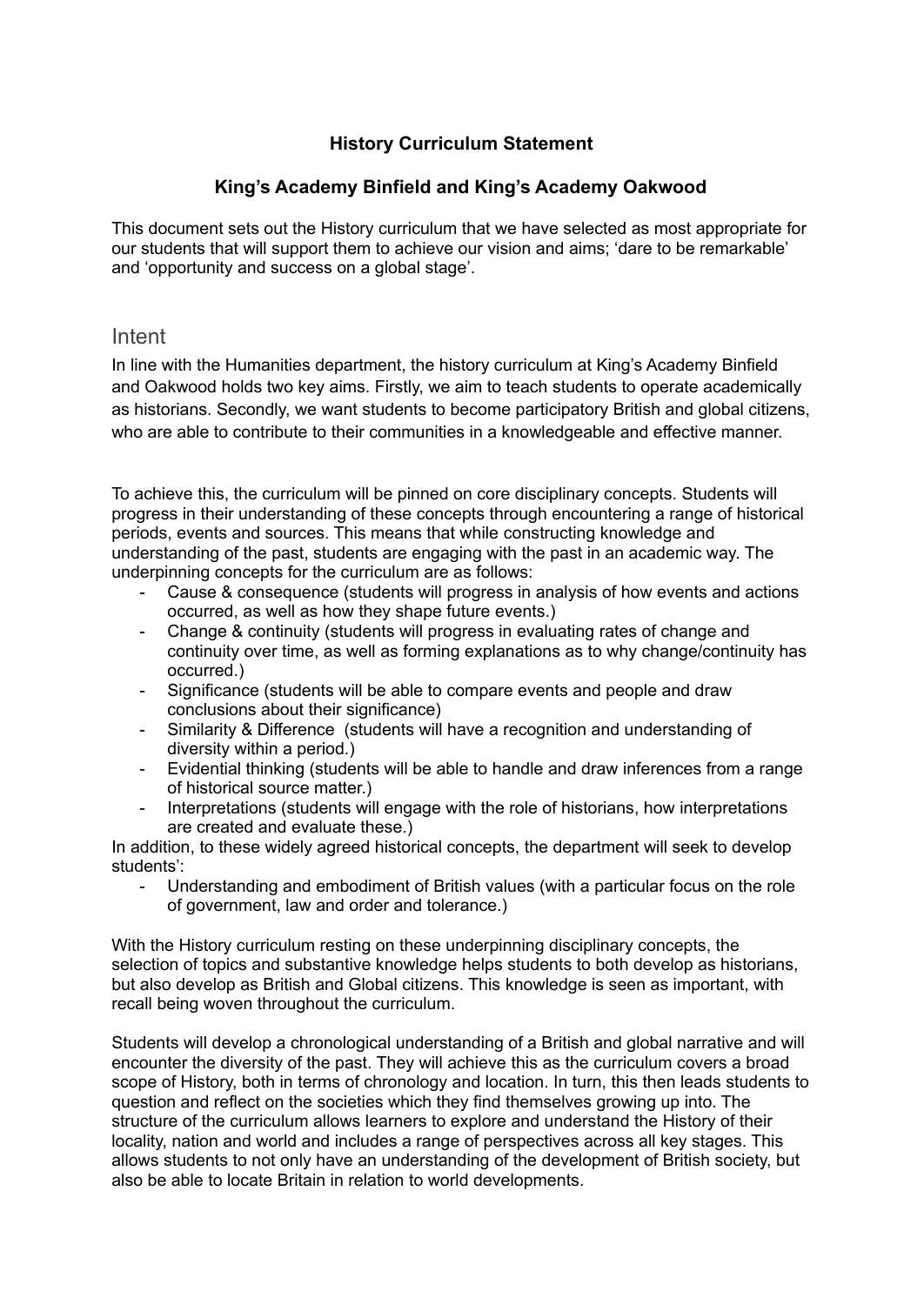Finally, the curriculum is intentionally structured so that students develop as learners, placing emphasis on critical thinking and communication. Students encounter increasingly complex problems and new time periods but lessons are structured so that students can make sense of this material, analyse it and communicate their findings in creative and effective ways. Alongside these learning skills being revisited throughout the History curriculum, they are encouraged to transfer these skills into other settings which will allow them to apply critical thinking, creativity and communication into their future endeavours.

# Implementation

## **EYFS, KS1 and KS2**

KAB and KAO's history curriculum map outlines the key topics and the knowledge/skills that students will learn in each year group. History topics are regularly assessed using the objectives within the curriculum map to ensure that both students and teachers have an understanding of what has been covered well and what will require additional teaching. Do now tasks used at the start of lessons will regularly link back to previous topics and vocabulary taught earlier in the academic year or in previous years.

The teaching, learning and sequencing of the History curriculum follows:

- A blocked curriculum approach has been implemented to ensure coverage and progression in all skills relating to History. Moreover, there is an opportunity throughout the year to revisit Historical skills that need further consolidation and to use new knowledge to enforce prior skills.
- In KS1, the Historical skills focus on the world around them and their living memory of History before moving to events that go beyond living history. This will ensure a firm foundation for KS2 History.
- In KS2, the History curriculum is set out in chronological order to allow children to reference the previous events in time and to refer to this prior learning year-on-year and within the year.

The progression of skills is set out in order to build and develop the following:

- Chronological Understanding
- Knowledge and understanding of events, people and changes in the past
- Connection and Historical Links
- Interpretations of History
- Historical Enquiry
- Children are taught the sequence of skills and knowledge that are the components to a composite outcome.
- Lessons will develop long term memory by allowing for repetition of learning within the year and year on year.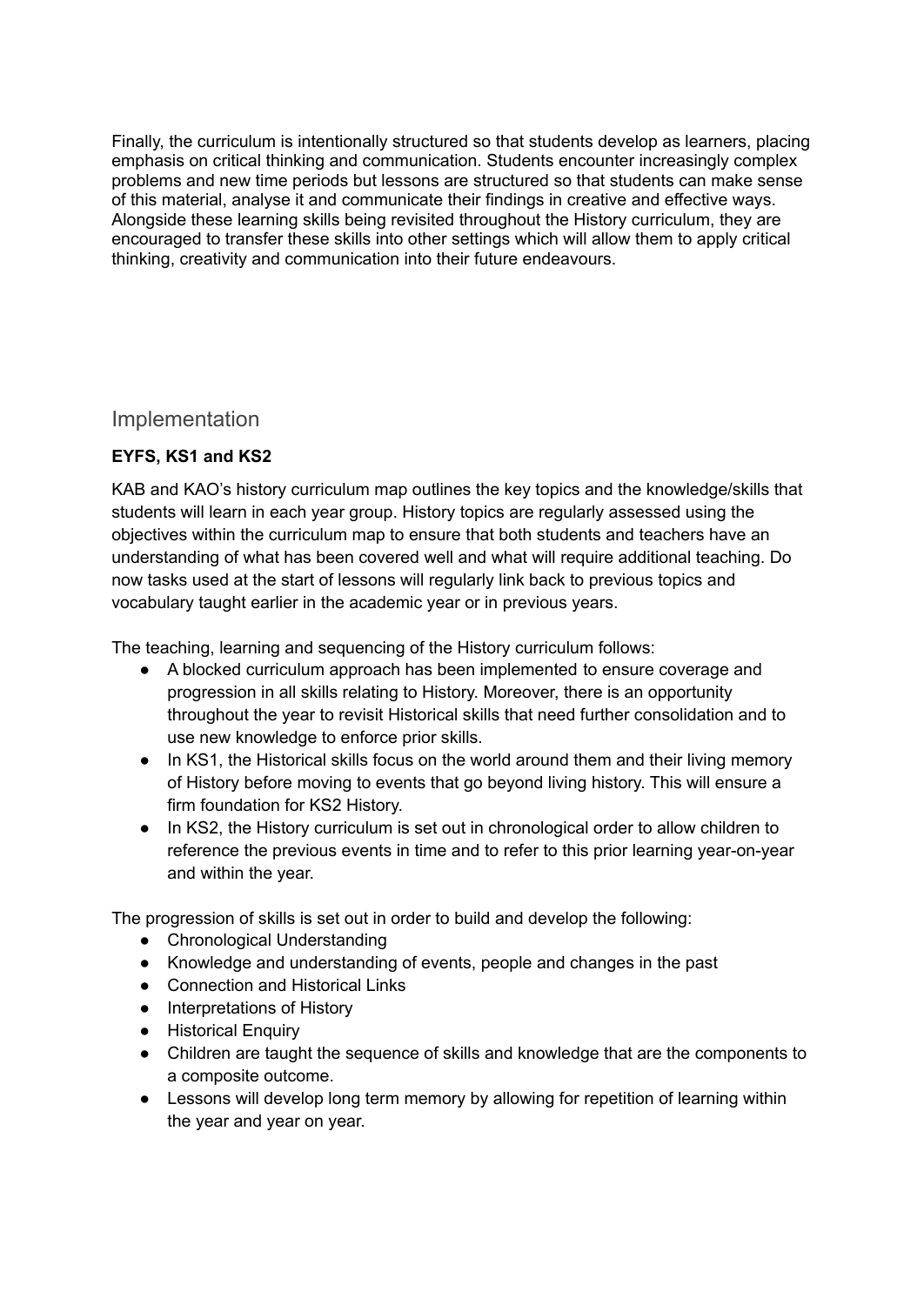#### **KS3**

Students are taught for 2x 50 minute lessons every week. Throughout their lessons they will engage in enquiry led learning, with students using knowledge and thinking from a series of lessons to answer a historical question.

Units are sequenced with a chronological approach, to embed students' sense of chronology and narrative over time, as mentioned in our intent.

Assessment is a key part of students' learning with summative assessments being built on all of the curriculum work being outlined above. Students are taught tested on key questions and concepts, while being expected to draw on key knowledge, such as case studies, to support their historical arguments. Following summative assessments, students are given careful guidance in how to develop as a history student. In addition, formative assessment and feedback is a crucial part of lessons, with students' being assessed through questioning, regular low stakes testing and feedback on their work, in line with the department's feedback policy.

Along with the structure of the curriculum, the department's pedagogy is a key way in which our intent is implemented:

- Low stakes testing. To aid with this chronology and knowledge building, knowledge recall activities are an important part of our implementation, with students being asked to regularly recall knowledge through quizzes, timelines and recall activities. This allows teachers and learners to reflect on the progress being made in the classroom.
- Homework. Along a similar theme, students are given regular recall homework which develops students recall and improves their application in lessons.
- Vocabulary. Students are taught key tier 3 vocabulary and this will be revisited over time, so that their understanding of concepts and terminology can be developed. Students will also be given 'the language of the discipline' so that they can begin to create their own historical arguments and the accompanying tier 2 language allows students to articulate their understanding of the past in an effective manner.
- Opportunities. Students will be given opportunities within the classroom to experience the richness of the past, including analysing contemporary source material and engaging with the work of historians. Teachers plan and support tasks in a way that allows all to be enriched by these experiences

Alongside developing historians in the classroom, the department approaches this development in a holistic manner. We value trips as crucial in helping students 'see' history in action, allowing them to consider material evidence and construct a greater sense of period. Students are encouraged to participate in the faculty's clubs which help develop critical thinking, rationale arguments and wider awareness of the world around them. The department also runs History specific events, competitions and uses further reading lists so that History is a key part of Academy life with students having opportunities to explore the vastness of history outside the classroom.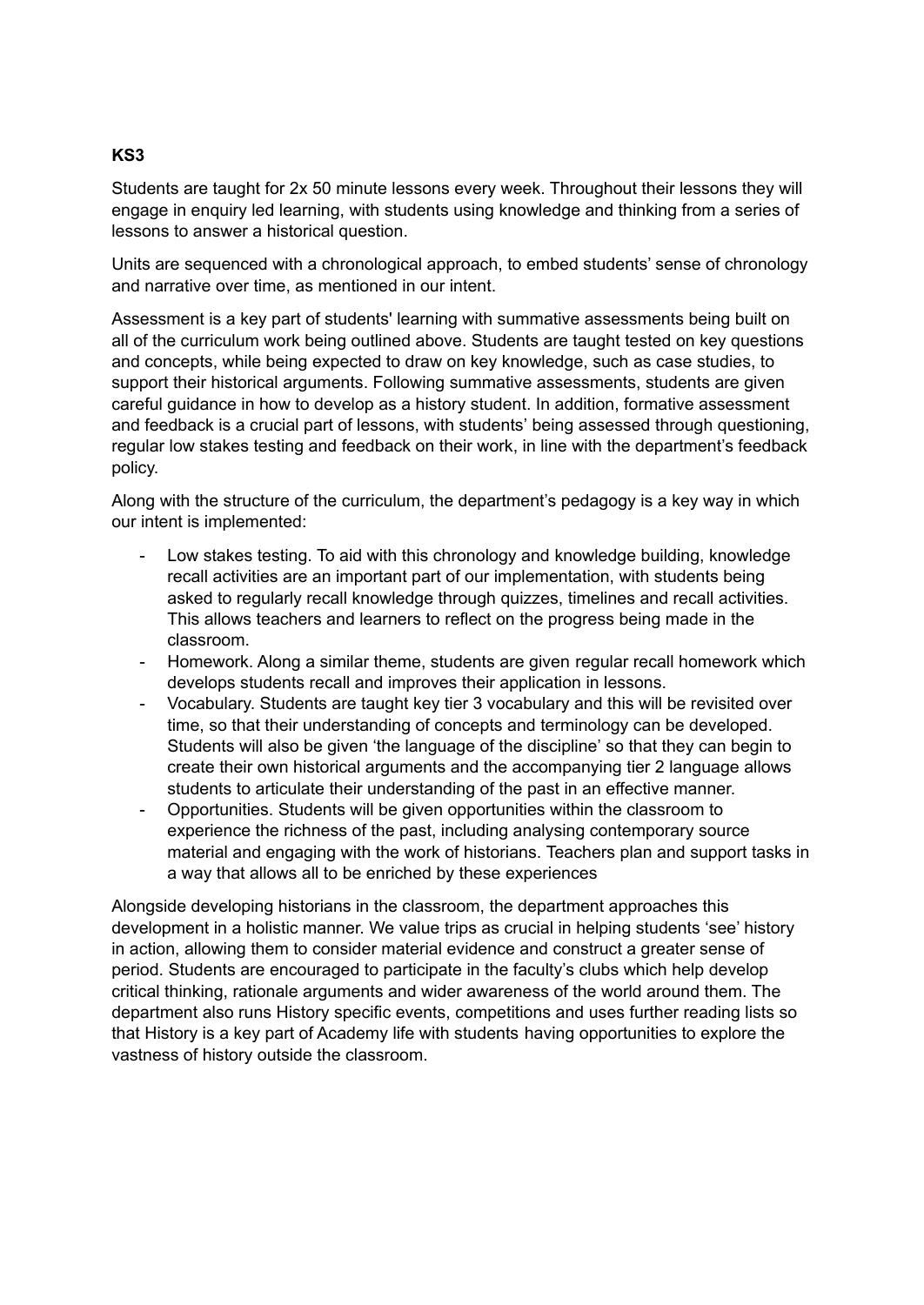#### **KS4**

Students can choose either/both History and Geography for GCSE study as part of the EBACC study. Students who select History receive 6 lessons per fortnight. They continue to be taught through historical enquiries and key questions, which allows effective and rigorous learning of the GCSE content.

Students will study the Edexcel GCSE qualification. The exam boards and units have been chosen to meet our department intent to create both historians, and global British citizens. In particular, the unit on migration allows students to gain a broad understanding of how modern British society has been formed, as well as Britain's relationship with the wider world.

Units are sequenced beginning with the Cold War unit, which builds directly on the KS3 narrative and allows students to transition to the expectation of study, note taking and exam practice which is taught, not assumed, by the department. Students then complete paper 2 by studying Elizabethan England, retrieving themes for KS3 and cementing effective historical arguments as they do so, before encountering Paper 3's source and interpretation analysis and finally drawing conclusions about change over time by studying migration through time for Paper 1.

Alongside their study for the GCSE examination, students will be provided with plenty of opportunities to 'learn beyond the exam'. Direct links to learning at KS3 are made, as well as students being provided with further reading and watching resources. Efforts are underway to establish a trip that will help students develop a deeper understanding of the Elizabethan period.

Homeworks are used to support students' learning, as they focus around recall of material, using notes, knowledge organisers, quizzes and online platforms. In addition, they are used to consolidate students' learning through examination practice.

### Impact

Learners complete the relevant key stage with a passion for History and an understanding of how it has shaped the world in which they live. They are able to recall key knowledge from their study and also fit it into their chronological understanding, which is measured through both assessments and through the regular low stakes retrieval practice. They have a clearer understanding of both Britain's development over time and its place in the world.

At the end of each key stage, students are fully equipped with the skills, knowledge and understanding they need to embark on further historical study. They have shown progress in the historical concepts, which is measured through a range of formative and summative assessments.

By the end of KS4, students are prepared for successful study at A Level, as well as achieving good progress in their national assessments. Students have a love of History and there is strong uptake on the A Level course.

Finally, the department also expects to see students engaged in historical learning outside the classroom. Whether this be through the trips offered at each key stage, external speakers, clubs or wider reading, the department will be able to see an impact in the